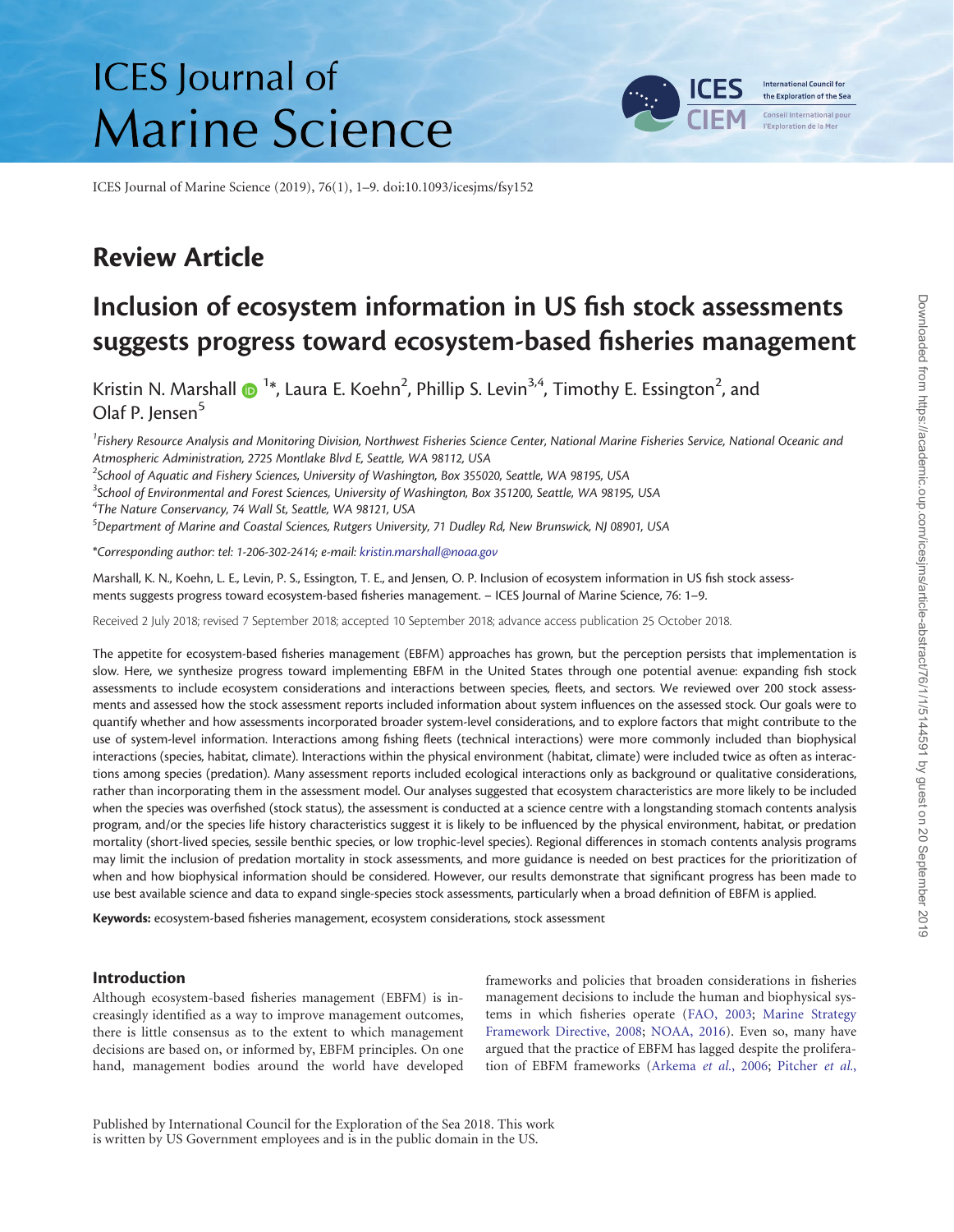[2009;](#page-8-0) [Berkes, 2012](#page-7-0); [Cowan](#page-7-0) et al., 2012; [Essington](#page-7-0) et al., 2016). Here we use the EBFM definition of [Essington](#page-7-0) et al. (2016), "a holistic, place-based framework that seeks to sustain fisheries and other services that humans want and need by maintaining healthy, productive and resilient fishery systems."

Some authors suggest lags between the generation of EBFM thought and action are caused by a need to develop new data sources, analytical tools, and models [\(Hilborn, 2011;](#page-7-0) [Cowan](#page-7-0) et al.[, 2012](#page-7-0)). However, [Patrick and Link \(2015a](#page-8-0)) argue that these challenges to EBFM have largely been resolved in developed countries, and now persist only as "myths". At least in the US federal fisheries management system, decision-makers and stakeholders in several regions are open to implementing EBFM ([Biedron and Knuth, 2016\)](#page-7-0) and the federal fisheries management agency, National Oceanic and Atmospheric Administration, has committed to doing so ([NOAA, 2016](#page-8-0)). Thus, it is possible that EBFM is occurring more often than typically acknowledged, but does not receive attention because it now part of "good practice". That is, conventional management has incrementally evolved to include ecosystem considerations, but has not labelled such evolution as EBFM. We examine this thesis here.

The data and models used for stock assessment, a cornerstone of conventional fisheries management in many areas of the world, have greatly expanded in scope and complexity, and may be one way in which ecosystem considerations inform management. Stock assessment models estimate stock abundance relative to reference points using data such as catch, abundance, life history parameters, and expert knowledge. Output from these models informs decisions about annual catch limits, and as such they are subjected to a great deal of scrutiny from scientists, managers, and stakeholders. While some fisheries scientists have developed approaches for estimating the status of fish stocks that includes environmental relationships or predation mortality [\(Maunder and Watters, 2003;](#page-7-0) [Kuparinen](#page-7-0) et al., [2012;](#page-7-0) [Methot and Wetzel, 2013](#page-8-0)), the degree to which this research has been transferred to assessment models used for management is unknown. We note that expanding single species assessment models to include more environmental context may be considered by some as an ecosystem approach to fisheries management (EAFM), rather than EBFM, which requires consideration of interacting fisheries or fish stocks [\(Patrick and Link, 2015a\)](#page-8-0). However, in this article we include EAFM under the broader definition of EBFM and do not differentiate between them.

A recent global review of stock assessment models found that very few (2%) incorporated data or parameters representing external drivers of productivity ([Skern-Mauritzen](#page-8-0) et al., 2016). However, productivity is only one avenue through which stocks are connected to their environment, and parameters and data in the final assessment model is only one line of evidence in support of considering ecosystem context. Any review of how broader system information is used needs to identify all possible ways such information might be included in management advice in general, and stock assessments in particular. On one end of the continuum is explicit inclusion of external parameters driving key population vital rates into assessment models, such as a predation mortality parameter or environmental driver of recruitment. On the other end, is broader qualitative considerations that inform model development in less obvious ways. Qualitative data could influence management decisions, or quantitative information may be used indirectly in the stock assessment process. For example, [Zador](#page-8-0) et al. [\(2017\)](#page-8-0) outlined how ecosystem assessments have qualitatively informed decisions by the North Pacific Council.

We sought to document how frequently ecosystem information has been incorporated in stock assessment reports in the United States and understand the conditions under which uptake of ecosystem information has occurred. We undertook this exercise aware that it is not reasonable to expect all stock assessment models to include all ecological drivers; the performance of stock assessments and management strategies that include such drivers are highly variable [\(Myers, 1998;](#page-8-0) Punt et al.[, 2014\)](#page-8-0). Nonetheless, exploring cases where ecosystem information has not been included may indicate persistent barriers to implementing EBFM. To that end, we developed three hypotheses describing conditions that we thought could lead to stock assessment reports including ecosystem considerations.

First, we hypothesized that assessments for stocks that were in an overfished status would be more likely to include additional ecosystem interactions. Our reasoning is that overfished status could lead to a sense of urgency, which has been suggested to increase the receptiveness to EBFM (Olsson et al.[, 2008](#page-8-0)). Additionally, overfished stocks may simply receive higher priority for development of a new assessment. New assessments may create opportunities to update older models, and an overfished status may lead to a desire to understand what caused the stock decline (or lack of recovery) and exploration of causative drivers within the stock assessment model. Furthermore, when stocks collapse, it is often due to combined effects of fishing and environmental variability ([Essington](#page-7-0) et al., 2015; [Pinsky and Byler,](#page-8-0) [2015\)](#page-8-0).

Second, we hypothesized that regional differences among National Marine Fisheries Service Fishery Science Centers conducting the assessments may influence how ecosystem information is considered. For example, centres that have longstanding stomach contents analysis programs may be more likely to produce assessments in which predation and diet information are included. Or, centres that have strong oceanography programs may be more likely to produce assessments with climate information. If data limit the development of ecosystem models ([Mace, 2001](#page-7-0); [Hilborn,](#page-7-0) [2011](#page-7-0); [Cowan](#page-7-0) et al., 2012), the availability of such data may spur development of assessments that include novel information. A full assessment of data availability for all stocks considered in this analysis would be outside the scope of this article, however. We focus on regional differences in stomach contents programs because diet data provide information on one of the most common justifications of EBFM, namely that predator–prey interactions change population productivity and reference points ([Link, 2002](#page-7-0), [2010\)](#page-7-0).

Third, we suspected that inclusion of ecosystem considerations will depend on the life history characteristics of stocks. For example, forage species are typically short-lived, highly linked to the physical environment, and may be influenced by predation from higher trophic levels [\(Pikitch](#page-8-0) et al., 2012). Therefore, we might expect that stock assessments for forage species would be more likely to include information about environmental drivers or predation than a stock assessment for a high trophic level, longerlived, generalist piscivorous predator.

The goals of our synthesis are to gauge the current status of the use of ecosystem considerations in US assessments, provide examples that can serve as a reference for others seeking to expand the scope of assessments, and consider more broadly how ecosystem information can be used in the institutional context in which assessments occur. We suspect that all of these contextual factors could influence how stock assessment models for fish species evolve as EBFM continues to advance.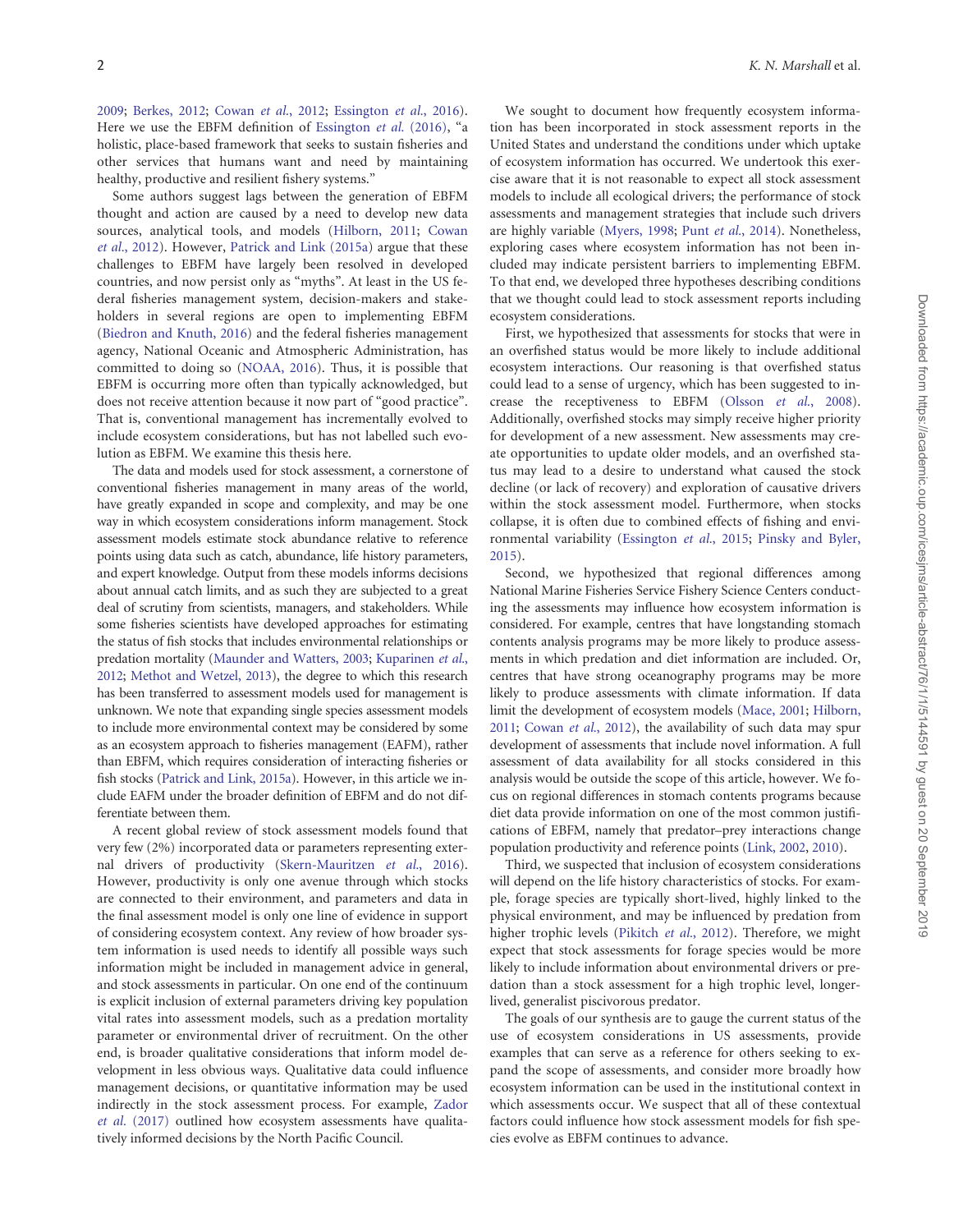## Methods

We reviewed 206 stock assessments conducted by NOAA Fisheries. We obtained a list of the most recent stock assessment for each Council-managed stock in federal waters through a data request to the NOAA Species Information System (SIS) database (a simplified public version of the portal is available at<https://www.st.nmfs.noaa.gov/sisPortal/>). The SIS database contains metadata on stock assessment models and stock status from 2000 to present. We controlled for variation in model complexity by evaluating reports that had, at a minimum, some sort of production model (assigned level 3 or higher in the database). Simple index-based assessments or per-recruit analyses which lacked an underlying population model were excluded.

We examined the extent to which each stock assessment report incorporated information about the interaction of the target stock with its ecosystem and other fisheries. We characterized six types of interactions: interactions with habitat or habitat requirements, environmental or climate interactions, interactions with prey (hereafter referred to as diets), interactions with predators, bycatch of the target species in other fisheries, and bycatch of other species within the target species fishery. These topic areas cover a range of factors that could influence recruitment, growth, movement, or mortality, which are the processes that affect stock biomass and thus most likely to be included in assessments.

We scored each category of ecosystem information on an ordinal scale from 1 to 3. A score of 1 was given when the topic was mentioned in the stock assessment report as background information on the species. We scored a report with a 2 for two cases: when quantitative data on the interaction were included in the report, but not used in any analyses, or when the author made an explicit link between the ecosystem category and assessment parameters or output. For example, including numerical data from diet studies on the target species would receive a score of 2, as would discussing a link between sea surface temperature and recruitment predictions. The highest score, 3, was given in cases when the category of information was explicitly included in the assessment model through data inputs or estimated parameters.

It is unlikely that any report would score high in every category. Given the step-wise progression of most assessment models, new components are generally only added as needed, or desired, by the assessment working group or the stock assessment author. Moreover, higher scores are not intended to be a judgement of the quality of an assessment. In some cases, an initial screening of the available environmental variables may be sufficient to determine that inclusion of these variables in the stock assessment would not improve model performance. Thus, a model that includes these variables, which would receive a score of 3, is not necessarily more accurate or less biased than a model that does not (Punt et al.[, 2014](#page-8-0)).

In some cases, ecosystem interactions were included in exploratory model runs, but not the final model used to develop management advice. Our scores reflect the level of consideration given to each category of ecosystem interaction as reflected in the final stock assessment report, not whether the final model used for decision-making included any of these factors. We did this out of a desire to record the consideration of new topics, not track the review process of new components of assessment models.

# Potential explanatory factors: stock status, availability of stomach contents data, and life history types

We explored how characteristics of the target stocks and the context surrounding their management might influence their stock assessments by exploring three aspects. First, we categorized stock status based on its designation by NOAA during the period from 2001 to 2005. We chose this period because NOAA's Fish Stock Sustainability Index (FSSI) began tracking overfished status in 2001, and the oldest assessment in our database was from 2006. If the stock was given an overfished status designation (defined on a stock by stock basis) during any one of those years, we considered it "overfished" for the purposes of this analysis. Second, we explored how regional differences in stomach contents analysis programs influenced the potential to include information on predation and diets of target stocks in assessment reports. The Northeast Fisheries Science Center (NEFSC, [https://www.nefsc.noaa.gov/femad/pbb/](https://www.nefsc.noaa.gov/femad/pbb/fwdp/databases.html) [fwdp/databases.html](https://www.nefsc.noaa.gov/femad/pbb/fwdp/databases.html)) and Alaska Fisheries Science Center (AFSC, [https://access.afsc.noaa.gov/REEM/WebDietData/DietDataIntro.](https://access.afsc.noaa.gov/REEM/WebDietData/DietDataIntro.php)

[php\)](https://access.afsc.noaa.gov/REEM/WebDietData/DietDataIntro.php) have long-standing stomach contents analysis programs and sampling as part of their annual surveys, while the other science centres have more opportunistic sampling and support for diet studies, if any. Third, we categorized each target stock as one of four ecological "types" that combine information about taxonomy, habitat, and functional role in the ecosystem: small pelagic fishes, groundfish, benthic invertebrates, or medium/large pelagic fishes. We evaluated statistical support for our hypotheses by comparing the number of stock assessment reports with scores of 2 or higher with the number of reports scoring 1 or lower in each category using non-parametric one-sided Mann-Whitney U-tests. Differences between the four ecological types were described by Wilcoxon Rank Sum tests and post-hoc two-sided tests with Bonferonni corrections for multiple comparisons.

#### Results

The quality and quantity of inclusion of the six fishery and ecosystem interactions within the 206 recent stock assessments varied dramatically [\(Figure 1\)](#page-3-0). Fishery interactions, specifically bycatch of the target species (40% of assessments), were the most common interaction included in quantitative approaches. Quantitative incorporation of other interactions into assessments was less common. Twenty-four percent of assessment reports included at least one of the other ecosystem factors quantitatively: 11% of stock assessments included habitat, 14% included environmental or oceanographic conditions, and 1% included the effects of predation. Bycatch of other species and competition were never incorporated quantitatively.

Most assessments that scored a 3 in one or more categories included ecosystem information to filter or correct observations of the assessed species in fishery dependent or independent surveys [\(Supplementary Table S1\)](https://academic.oup.com/icesjms/article-lookup/doi/10.1093/icesjms/fsy152#supplementary-data). Of 23 assessments that included habitat, 19 used habitat factors to filter survey observations or correct catchability. In those assessments, habitat was characterized by bottom depth, bottom type, or the presence of co-occurring species. Three assessments for invertebrate bivalves (Atlantic surfclam, ocean quahog, sea scallop) included total habitat area to inform the biomass estimate. One assessment (Gulf of Alaska demersal shelf rockfish) used the area of rocky habitat as a multiplier for densities observed in the survey.

Twenty-nine assessment models quantitatively included climate, and did so in more diverse ways than for habitat. About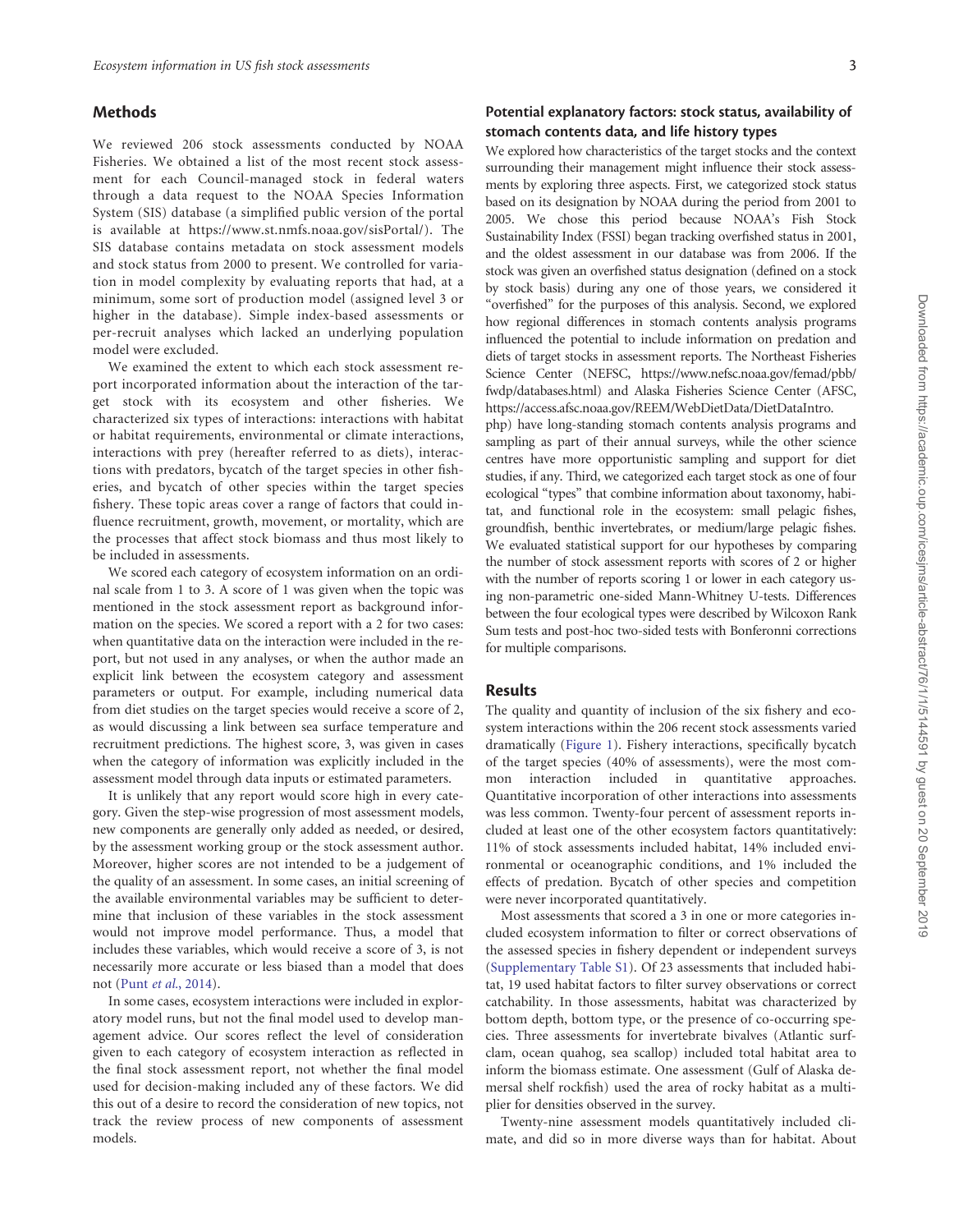<span id="page-3-0"></span>

Figure 1. Inclusion of fishery and ecosystem interactions across interaction types. Each bar represents the proportion of assessment reports that received each score across topics ( $n = 206$ ). Shading increases with scores: background information (1), qualitative inclusion of information (2), or quantitative inclusion (3).

half used temperature as a covariate for catchability or an index of abundance. Four salmon stock assessments used environmental covariates to forecast returns of adult fish. Five assessments used temperature or other environmental indices to predict recruitment. Growth was modelled as temperature dependent in one assessment (Bering Sea-Aleutian Islands yellowfin sole), and in another growth was time varying with phases of the Pacific Decadal Oscillation (PDO) (Southern Pacific Coast chilipepper rockfish). The Gulf of Mexico Gag assessment used an environmentally driven mortality parameter to account for red-tide events. Catches were assigned to the United States or Mexican fleets based on temperature (which influences spatial distribution of the stock) in the Pacific sardine assessment.

Predation was included quantitatively in three assessment reports. Time-varying natural mortality informed by predator abundance was investigated for butterfish and Atlantic herring (but was not retained in the final model for either stock). Predator abundance was used as an indicator of year-class strength for shortbelly rockfish. The Atlantic herring assessment also investigated an index of an egg predator to predict recruitment.

Fishery and ecosystem considerations in stock assessment reports were both qualitative and quantitative in nature. Qualitative elements were more common for diet, predation, and bycatch of other species. Quantitative approaches were more common for habitat, climate, and bycatch of the target species (Figure 1). For most of the categories, ecosystem interactions were most commonly incorporated as background. Habitat (68%) and predator (49%) interactions were most frequently included in background information. Bycatch of other species was mentioned in 30% of assessment reports and climate interactions were mentioned in 23% of the reports. Competition was rarely mentioned (5%), and we did not include it in the remaining graphs.

## Stock status

Our hypothesis that overfished status may lead to increased inclusion of ecosystem information was only partly supported ([Figure 2](#page-4-0)). Bycatch of the target species appeared more often in assessments for overfished species ( $U = 2655$ ,  $p = 0.002$ ). Inclusion of climate interactions was more common for overfished stocks ( $U = 2825$ ,  $p = 0.004$ ). Overfished status did not contribute to the inclusion of bycatch of other species, habitat, predation, or diet in stock assessment reports.

#### Availability of diet data

We found support for our hypothesis that information considered in stock assessments may reflect availability of data ([Figure 3\)](#page-4-0). The number of assessment reports scoring 2 or higher for diet and predation was greater in regions that have a longstanding on-site stomach contents lab. Diet was included at a score of 2 or higher in 23 assessments from science centres from these two regions compared with only 2 from elsewhere ( $U = 3706$ ,  $p < 0.001$ ). Predation was included at a score of 2 or higher in 22 assessments from Alaska and Northeast compared with 4 from elsewhere ( $U = 3849.5$ ,  $p < 0.001$ ). Quantitative incorporation of predation in assessment models was rare (3 out of 206 assessments).

#### Target species life history

Of all of the fishery and ecosystem interactions that might be included in stock assessments, only habitat, diet, and predation showed any relationship to stock life history characteristics ([Figure 4](#page-5-0)). Habitat interactions were included more frequently for small pelagic species, demersal species, and invertebrate species compared with large pelagic species (statistics presented in [Supplementary Table S2](https://academic.oup.com/icesjms/article-lookup/doi/10.1093/icesjms/fsy152#supplementary-data)). Assessment reports for demersal species included diet information at a level 2 significantly more often than assessment reports on large pelagic species ([Supplementary Table S2](https://academic.oup.com/icesjms/article-lookup/doi/10.1093/icesjms/fsy152#supplementary-data)). Over 50% of assessments for small pelagic species incorporated predation at least qualitatively (though predation was included quantitatively for only three of these species). The proportion of assessments scoring 2 or higher was significantly higher for small pelagic species compared with demersal or large pelagic species ([Supplementary](https://academic.oup.com/icesjms/article-lookup/doi/10.1093/icesjms/fsy152#supplementary-data) [Table S2\)](https://academic.oup.com/icesjms/article-lookup/doi/10.1093/icesjms/fsy152#supplementary-data). Assessment reports for large pelagic fishes had the lowest levels of inclusion of ecosystem and fishery interactions across all types.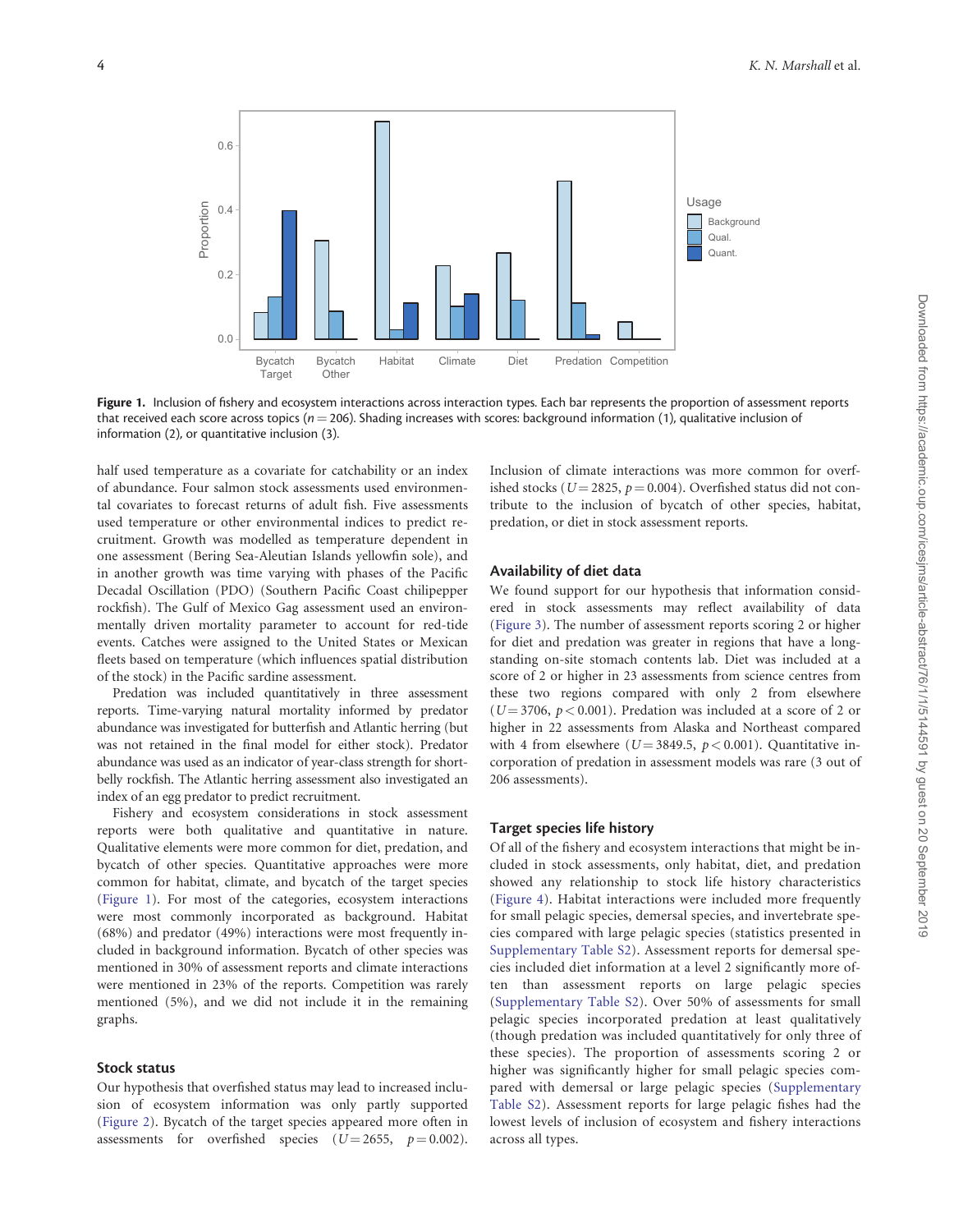<span id="page-4-0"></span>

Figure 2. Stock assessments for species that were in an overfished status for some part of 2001–2005 had relatively higher scores on their assessments for accounting for bycatch of the target species and including climate interactions. Panels show scores by fishery or ecosystem interaction type: bycatch of the target species (a), bycatch of other species (b), habitat (c), climate (d), diet (e), and predation (f). Stacked bars show the proportion of scores within each category, with increased shading for higher scores (none  $= 0$ , background  $= 1$ , qualitative  $=$ 2, quantitative  $=$  3).



Figure 3. The incorporation of diets and predation into stock assessments may be explained by data availability. Bar plots show the proportion of assessments that received each score as a function of the co-occurrence of a stomach contents lab at the science centre where the stock assessment was done. Panels show scores by fishery or ecosystem interaction type: diet (a) and predation (b). Stacked bars show the proportion of scores within each category, with increased shading for higher scores (none  $= 0$ , background  $= 1$ , qualitative  $= 2$ , quantitative  $=$  3).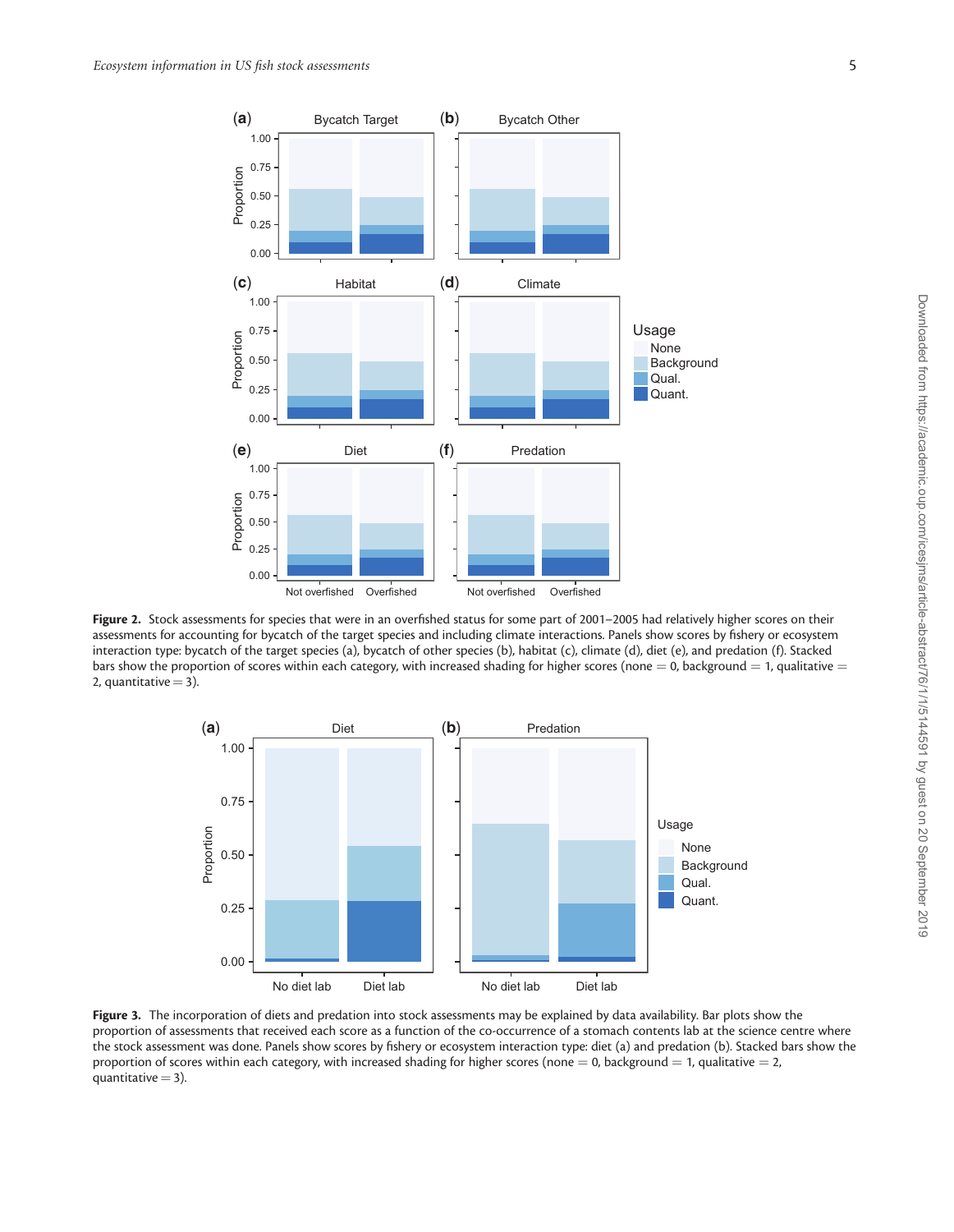<span id="page-5-0"></span>

Figure 4. Assessment scores for six categories of fishery and ecosystem interactions, separated by the ecological type of the assessed species. Panels show scores by fishery or ecosystem interaction type: bycatch of the target species (a), bycatch of other species (b), habitat (c), climate (d), diet (e), and predation (f). Stacked bars show the proportion of scores within each category, with increased shading for higher scores (none  $= 0$ , background  $= 1$ , qualitative  $= 2$ , quantitative  $= 3$ ).

#### **Discussion**

Our review of over 200 US stock assessments demonstrates more widespread inclusion of interactions among fisheries and with the ecosystem into the stock assessment process than previously reported. One quarter of the assessment models included at least one type of interaction between the assessed species and its ecosystem, especially physical drivers of habitat and climate. Diets and predation were less common, likely because of the paucity of detailed data on fish feeding in many areas of the United States. Together, these findings suggest that ecosystem factors are being considered in the stock assessment process, even if those factors are not specifically called out as EBFM. Moreover, when interactions are included quantitatively, they often involved the influence of habitat or environmental factors on catchability rather than trying to predict recruitment.

We found a greater degree of inclusion of ecosystem considerations than the global review by [Skern-Mauritzen](#page-8-0) et al. (2016), using our broader definitions of inclusion and ecosystem information types. The context surrounding ecosystem considerations in European (ICES) assessments they described is similar to what we found in the US context, however. [Skern-Mauritzen](#page-8-0) et al. [\(2016\)](#page-8-0) noted that inclusion of interactions has been primarily a bottom-up process, driven first by scientific support in the literature, then data availability, and then interest and inclusion in the assessment model. They also found that qualitative inclusion of ecosystem effects on stock productivity was more common than quantitative inclusion, although they did not quantify those differences. Their results and ours suggest that there are likely more opportunities to include and evaluate relationships between harvested species and their ecosystems moving forward.

Given the examples we identified in the United States for expanding assessments to include more ecosystem considerations, an important next step will be to develop more formal recommendations for how and when to include ecosystem data and relationships. Identifying where and when specific assessments and management advice could be improved by ecosystem information will be case specific. Including ecosystem information in assessment models does not always improve the accuracy or predictive capacity of models (Punt et al.[, 2014](#page-8-0)). However, our findings on current uses of ecosystem information in assessments lead to some preliminary recommendations.

Overfished species may be a universally higher needs category of assessment report that could benefit from ecosystem information. Failure of overfished stocks to recover is in some cases tied to overoptimistic assessment results, which can be the result of unaccounted for shifts in productivity. We found support for our hypothesis that overfished status may contribute to greater inclusion of ecosystem interactions, particularly for interactions with other fisheries (bycatch) and oceanographic conditions. Beyond environmental information, identifying other potentially changing sources of mortality could improve the understanding of the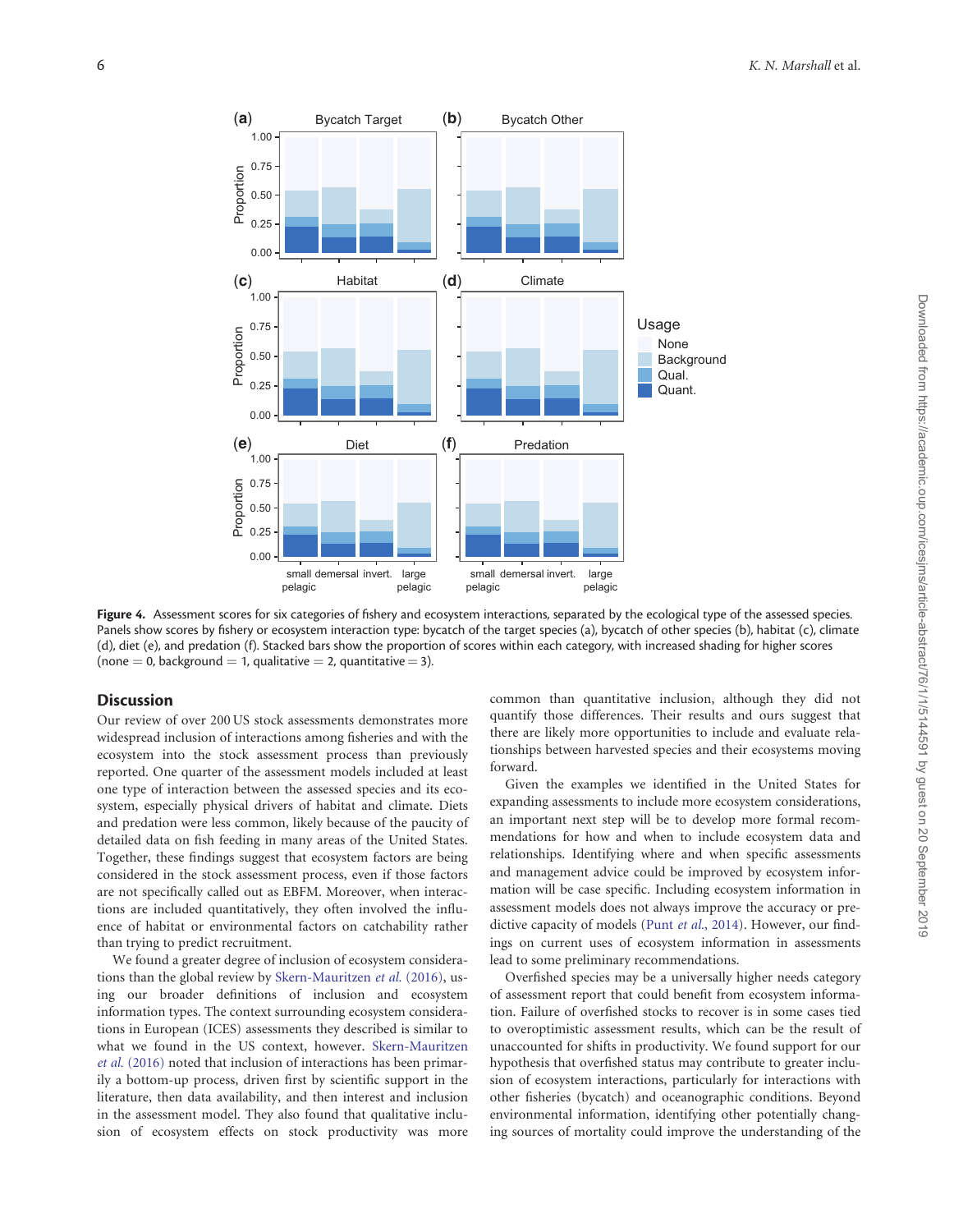causes of population decline. Increasing predator abundance could lead to increasing trends in natural mortality, and documenting patterns of predation could lead to inferences about time-varying natural mortality, even if only qualitatively. Overfished status may also lead to additional scrutiny and a sense of urgency, ultimately supporting innovation of methods or data during the development of subsequent assessment models for that species. Research in product innovation suggests that creating a sense of urgency is a critical component in team dynamics that leads to higher levels of creativity and more competitive new technologies (Im [et al.](#page-7-0) 2013).

For species that are not overfished, one way to select assessments for potential inclusion of ecosystem information is a risk analysis and prioritization framework. This approach could triage species most likely to benefit from greater consideration of fishery and ecosystem interactions. For example, NOAA's recent Stock Assessment Improvement Plan (NOAA 2018) recommends a simple framework for scoring species based on their ecosystem importance (trophic linkages), recruitment variability (likelihood of being linked to environmental driver), and habitat associations. Higher ecosystem importance scores would be given for top predators and dominant forage species, identifying their potential out-sized importance in food web dynamics [\(Heithaus](#page-7-0) et al., 2008; Smith et al.[, 2011\)](#page-8-0). High recruitment variability or changes in average recruitment (especially coinciding with high steepness values) may imply that recruitment processes are linked to environmental conditions ([Szuwalski](#page-8-0) et al., 2015). Strong habitat associations might identify the potential for habitat covariates to improve how the observation process is modelled (e.g. catchability). These categories cover similar characteristics as the life history types we characterized, but in a more explicit processoriented way (e.g. demersal species may have high or low recruitment variability, and some, but not all, have strong habitat associations). Implementing a qualitative scoring approach in each region may be useful to quickly screen species and identify the highest priority candidates for expanding the scope of assessments.

A second phase of a risk analysis approach would be to add "ecosystem considerations" sections to assessment reports for those species identified as having high scores in the areas identified above. These sections are already standard for all species in some regions (e.g. AFSC). An ecosystem considerations section could describe the qualities of the stock that make its assessment and management likely to benefit from the inclusion of ecosystem information and identify potential data sources or indicators that could be explored for inclusion in the assessment model or to qualitatively inform the structure of the model and/or discussions on setting annual catch levels. This second phase could also identify data needs where information would be useful but is not currently available. For example, a productive, abundant forage fish with high recruitment variability identifies a potential need for ecosystem information, but environmental data or information on predators and their diets may or may not be available in that region. A third phase of fitting assessment models with new covariates or datasets would then only be employed in the limited set of cases where a potential need was identified and data available to inform the models.

Governance and institutional challenges are identified as barriers to implementing EBFM ([Hilborn](#page-7-0) et al., 2005; [Bundy](#page-7-0) et al., [2008;](#page-7-0) [Olsson](#page-8-0) et al., 2008) and some of these may occur within the stock assessment process itself, limiting further inclusion of

ecosystem considerations in assessment models. For example, scepticism about new approaches is inherent to the process of science and particularly to EBFM [\(Hilborn, 2011\)](#page-7-0). Moreover, fisheries science has been strongly influenced by statistical inference, where the goal is frequently to describe observed data with as simple a model as possible ([Burnham and Anderson, 1998;](#page-7-0) [Kuparinen](#page-7-0) et al., 2012). Any new models, data, or tools are also subject to reviews by Fishery Management Councils' Science and Statistical Committee and outside reviewers. Together, these factors are designed to protect an important process influencing management decisions and ensure the use of "best available science". An unintended consequence may be that this high burden of proof presents an obstacle to even positive changes.

Developing new stock assessment models and data sources to inform them is a complex and creative scientific process. Research on creativity suggests that negative emotions (such as those created by negative feedback from reviewers, or fears generated by large changes in stock status) can motivate improvement, for which creativity is required ([Rasulzada, 2014\)](#page-8-0). But, stress (such as that created by being asked to produce results under very tight deadlines and in a public arena) can also reduce creativity by reducing cognitive resources ([Fredrickson, 2004](#page-7-0)). Bureaucratic climates can threaten employee creativity by fostering a fear of failure and risk avoidance [\(Ford, 1996](#page-7-0)).

Consideration of the institutional context surrounding stock assessments could create opportunities to improve the process. For example, exploring potential ecosystem expansions to assessment models first using management strategy evaluations (e.g. Punt et al.[, 2014\)](#page-8-0) can provide some breathing room from the pressure associated with decisions on catch levels. Creating assessment teams that add scientists with expertise in ecological interactions, climate, habitat ecosystem to those with expertise in population dynamics will also encourage broader consideration of ecosystem information. Some regions have developed terms of reference for assessments that recommend consulting with or including ecosystem scientists (e.g. [PFMC, 2016\)](#page-8-0) or explicitly require ecosystem factors to be considered. For example, the 2014 butterfish assessment included the following term of reference (TOR): "3. Characterize oceanographic and habitat data as it pertains to butterfish distribution and availability. If possible, integrate the results into the stock assessment (TOR-5)." This TOR has two characteristics that we believe are helpful. First, it specifies a priority for inclusion of ecosystem information—in this case, "oceanographic and habitat data." Second, it urges quantitative integration of these factors into the stock assessment model, but ultimately leaves the decision to include these factors in the final model up to the assessment scientists and working group. Because inclusion of ecosystem information and the associated additional parameters does not always make for a more a robust and reliable assessment (Myers 1988, Punt et al.[, 2014](#page-8-0)), the technical decision of whether it is best to include it should be left to the appropriate experts.

One productive approach to expanding the use of ecosystem information in stock assessments is to develop separate "research" and "operational" tracks for stock assessments. Research-track assessments would have greater flexibility to innovate without being constrained by the tight timelines and need for demonstrated robustness associated with operational assessments and their formal review process. A mechanism would be needed to move successful innovations from the research track into the operational assessment. Currently, "benchmark" assessments provide some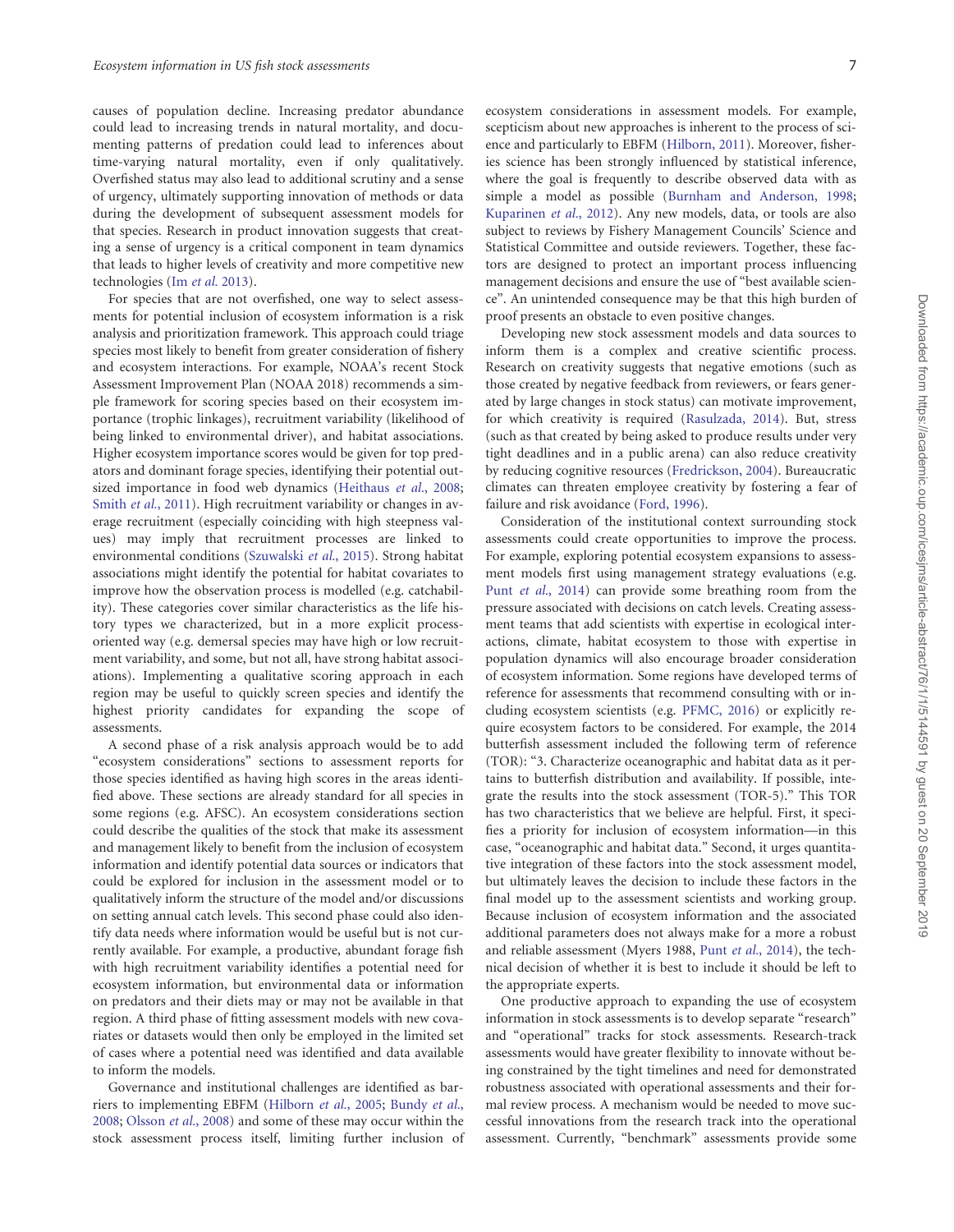<span id="page-7-0"></span>opportunity to innovate, but they are still constrained by the

existing review process and intense assessment schedule. Expanding stock assessments to include more consideration of fishery and ecosystem interactions is only one way ecosystem considerations can influence the management process. Others may be equally or more influential. Stock assessments estimate stock status relative to reference points, which in turn influence the recommended catch. This influence of estimated status on recommended catch is made explicit in harvest control rules. The form of the control rule (how catch should change with biomass), and reference points (targets or limits) are additional targets for including ecosystem information (Punt et al.[, 2014;](#page-8-0) [Patrick and](#page-8-0) [Link, 2015b;](#page-8-0) e.g. Holsman et al., 2016). For example, the control rule for Pacific sardine depends on temperature ([PFMC, 2018](#page-8-0)). Moreover, a control rule translates biomass into allowed catch (ABC, allowable biological catch), but actually setting catch limits (TAC, total allowable catch) is a separate decision, which could also be influenced qualitatively or quantitatively by ecosystem status (e.g. [Zador](#page-8-0) et al. 2017) or other fishery or ecosystem considerations (Levin, 2014; [Patrick and Link, 2015b](#page-8-0)).

Our analysis provides a summary of the current state of stock assessments in the United States with respect to ecosystem science and highlights numerous examples where broader considerations have been included qualitatively and quantitatively. We identified potential data gaps and also opportunities for further expansion of assessments moving forward. Successful examples of where fishery and ecosystem interactions have been included in stock assessment reports can inform future guidelines for prioritizing which assessments to target for further expansion and funding opportunities to improve data collection for EBFM.

### Supplementary data

[Supplementary material](https://academic.oup.com/icesjms/article-lookup/doi/10.1093/icesjms/fsy152#supplementary-data) is available at the ICESJMS online version of the manuscript.

#### Acknowledgements

This work emerged from discussions with the Lenfest Fishery Ecosystem Task force supported by the Lenfest Ocean Program. We thank the task force and advisory panel members for their input on earlier versions of our analysis. We thank C. Hudson, B. Shouse, A. Bednarek, and the Lenfest Ocean Program for support throughout the project. Thanks to Rick Methot and Stacey Miller for facilitating our access to the NOAA Species Information System database, and to I. Kaplan, J. Hastie, M. McClure, and two anonymous reviewers whose comments improved our article. This manuscript reflects the views of the authors, not NOAA Fisheries nor the Lenfest Ocean Program.

### References

- Arkema, K. K., Abramson, S. C., and Dewsbury, B. M. 2006. Marine ecosystem-based management: from characterization to implementation. Frontiers in Ecology and the Environment, 4: 525–532.
- Berkes, F. 2012. Implementing ecosystem-based management: evolution or revolution? Fish and Fisheries, 13: 465–476.
- Biedron, I. S., and Knuth, B. A. 2016. Toward shared understandings of ecosystem-based fisheries management among fishery management councils and stakeholders in the U.S. Mid-Atlantic and New England regions. Marine Policy, 70: 40–48.
- Bundy, A., Chuenpagdee, R., Jentoft, S., and Mahon, R. 2008. If science is not the answer, what is? An alternative governance model

for the world's fisheries. Frontiers in Ecology and the Environment, 6: 152–155.

- Burnham, K. P., and Anderson, D. R. 1998. Model Selection and Inference: A Practical Information-Theoretic Approach. Springer-Verlag, New York. 353 pp.
- Cowan, J. H., Rice, J. C., Walters, C. J., Hilborn, R., Essington, T. E., Day, J. W., and Boswell, K. M. 2012. Challenges for implementing an ecosystem approach to fisheries management. Marine and Coastal Fisheries, 4: 496–510.
- Essington, T. E., Moriarty, P. E., Froehlich, H. E., Hodgson, E. E., Koehn, L. E., Oken, K. L., Siple, M. C., et al. 2015. Fishing amplifies forage fish population collapses. Proceedings of the National Academy of Sciences of the United States of America, 112: 6648–6652.
- Essington, T. E., Levin, P. S., Marshall, K. N., Koehn, L. E., Anderson, L. G., Bundy, A., Carothers, C., et al. 2016. Building effective fishery ecosystem plans: a report from the Lenfest Fishery Ecosystem Task Force. Lenfest Ocean Program, Washington, DC.
- FAO. 2003. Fisheries Management. 2. The ecosystem approach to fisheries. FAO Technical Guidelines for Responsible Fisheries, 4 Suppl. 2. Rome, Italy.
- Ford, C. M. 1996. A theory of individual creative action in multiple social domains. Academy of Management Review, 21: 1112–1142.
- Fredrickson, B. L. 2004. The broaden-and-build theory of positive emotions. Philosophical Transactions of The Royal Society of London, Series B: Biological Sciences, 359: 1367.
- Heithaus, M., Frid, A., Wirsing, A., and Worm, B. 2008. Predicting ecological consequences of marine top predator declines. Trends in Ecology & Evolution, 23: 202–210.
- Hilborn, R., Orensanz, J. M., and Parma, A. M. 2005. Institutions, incentives and the future of fisheries. Philosophical Transactions of The Royal Society of London, Series B: Biological Sciences, 360: 47–57.
- Hilborn, R. 2011. Future directions in ecosystem based fisheries management: a personal perspective. Fisheries Research, 108: 235–239.
- Holsman, K. K., Ianelli, J., Aydin, K., Punt, A. E., and Moffitt, E. A. 2016. A comparison of fisheries biological reference points estimated from temperature-specific multi-species and single-species climate-enhanced stock assessment models. Deep-Sea Research Part II-Topical Studies in Oceanography, 134: 360–378.
- Im, S., Montoya, M. M., and Workman, J. P. 2013. Antecedents and consequences of creativity in product innovation teams. Journal of Product Innovation Management, 30: 170–185.
- Kuparinen, A., Mäntyniemi, S., Hutchings, J. A., and Kuikka, S. 2012. Increasing biological realism of fisheries stock assessment: towards hierarchical Bayesian methods. Environmental Reviews, 20: 135–151.
- Levin, P. S. 2014. New conservation for the Anthropocene Ocean. Conservation letters. [http://onlinelibrary.wiley.com/doi/10.1111/](http://onlinelibrary.wiley.com/doi/10.1111/conl.12108/abstract) [conl.12108/abstract](http://onlinelibrary.wiley.com/doi/10.1111/conl.12108/abstract) (accessed 10 November 2014).
- Link, J. S. 2002. What does ecosystem-based management mean? Fisheries, 27: 18–21.
- Link, J. S. 2010. Ecosystem-Based Fisheries Management: Confronting Tradeoffs. Cambridge University Press, Cambridge.
- Mace, P. M. 2001. A new role for MSY in single-species and ecosystem approaches to fisheries stock assessment and management. Fish and Fisheries, 2: 2–32.
- Marine Strategy Framework Directive. 2008. Directive 2008/56/EC of the European Parliament and of the Council of 17 June 2008 establishing a framework for community action in the field of marine environmental policy. Official Journal of the European Union L, 164: 19–40.
- Maunder, M. N., and Watters, G. M. 2003. A general framework for integrating environmental time series into stock assessment models: model descriptions, simulation testing and example. Fisheries Bulletin, 101: 89–99.